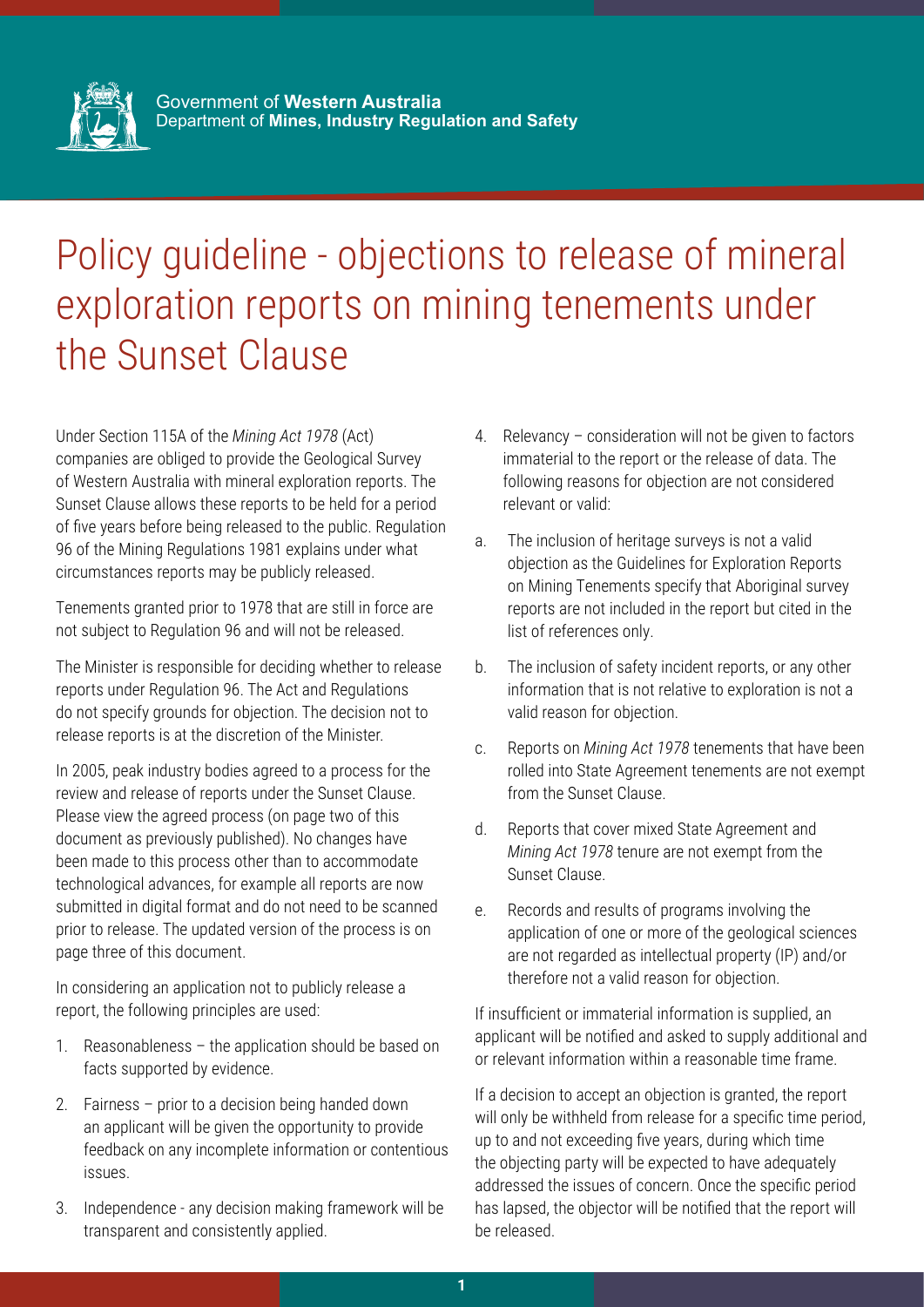

The Mining Amendment Act 2004, passed by State Parliament in late 2004, made a plethora of changes to the Mining Act 1978, including an amendment to give retrospectivity to Section  $162(2)(x)$  that provides for the making of regulations concerning the release of information submitted by tenement holders.

The Sunset Clause (Regulation 96(4)) is being amended so that exploration reports can be released to Open File five years after they are submitted to the Department. Originally, the Sunset Clause allowed for the release of reports that had been held by DoIR for 10 years. This change from a ten to five year confidentiality period is in line with Recommendation 18 of the Ministerial Inquiry into Greenfields Exploration in Western Australia (Bowler Report, 2002). Moreover, the amended Regulation 96(4) will apply, pursuant to the retrospectivity given to Sect  $162(2)(x)$  of the Mining Act, to all reports that have been held by DoIR for more than five years, and not just reports submitted after the amended Regulations come into force.

Discussions with the Chamber of Minerals and Energy, AMEC and other industry representatives have resulted in an agreed release process, incorporating an objection mechanism, which has been ratified by both the Geological Survey Liaison Committee and the Mining Industry Liaison Committee. The simplified process for the release of reports is shown in the diagram.

It is estimated that about 21,000 reports currently in Closed File are eligible for release. These reports, some of which have been in Closed File for more than 20 years, will be released over the next three years using an additional \$0.4 million per annum funding provided by the State Government.

As part of the release process, the Western Australian mineral exploration (WAMEX) database is being updated with information contained within the reports, and the reports and all their enclosures are being scanned to enable them to be released on the web (to be viewed, printed and downloaded — see article on Digital Paper XE on **page 4).**

This release of information will make a significant contribution to geological knowledge within WA because it is estimated that these reports contain data on more than 55 000 km of drilling undertaken in the last 20 years.

Because the commencement date of operation of the Mining Amendment Act 2004 has been delayed, it is expected that the first release of Sunset Clause reports will take place in late 2005. Further details of the release process will be in the next issue of Fieldnotes in June.

*For more information contact:*

*Margaret Ellis Telephone: +61 8 9222 3509 margaret.ellis@cloir.wa.gov.an Ivor Roberts Telephone: +61 8 9222 3783 ivor.roberts@doir.wa.gov.au*